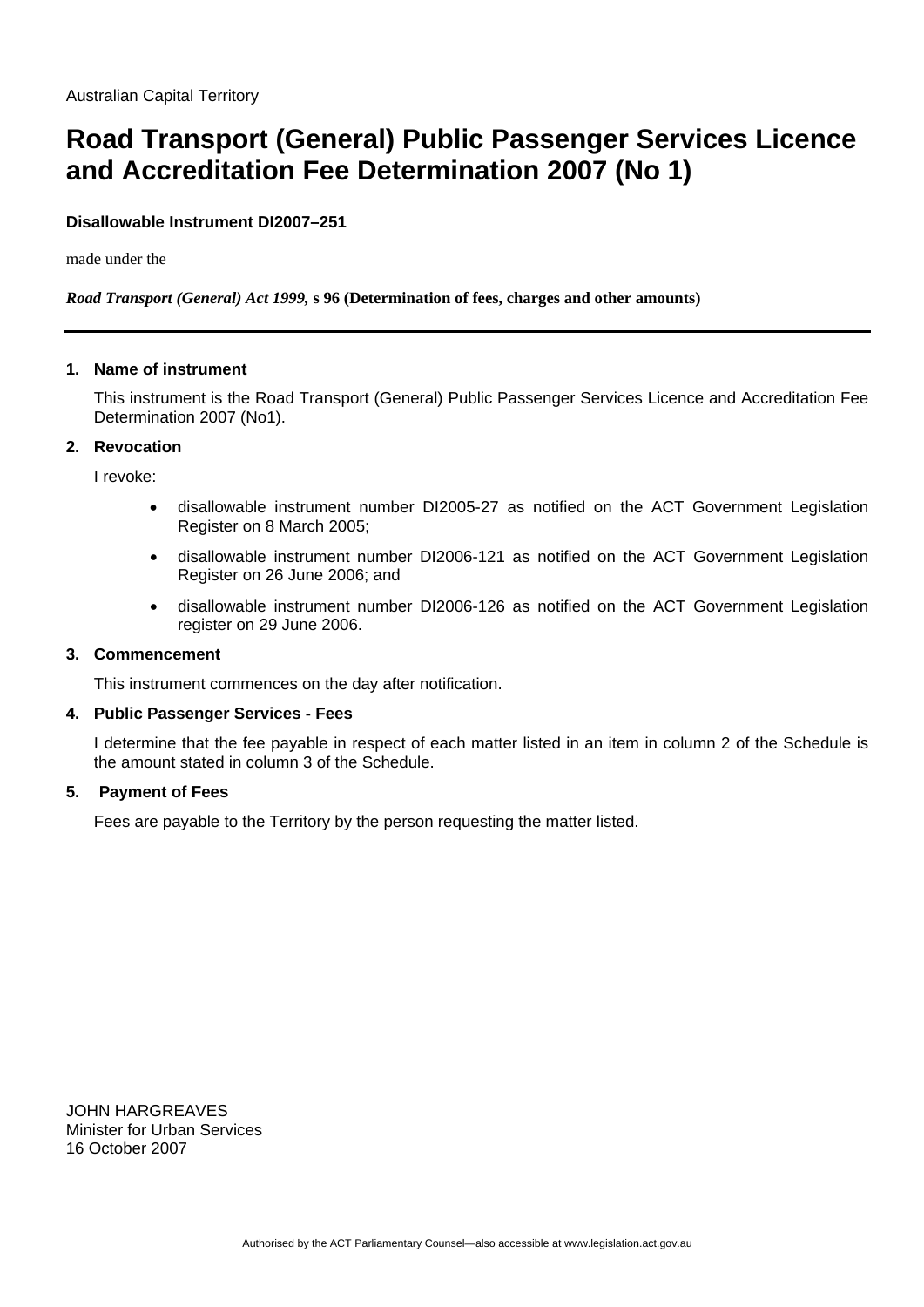# **THIS IS PAGE 1 OF THE SCHEDULE TO THE DETERMINATION MADE UNDER THE ROAD**  TRANSPORT (GENERAL) ACT 1999 ON THE 16<sup>th</sup> DAY OF OCTOBER 2007

| Column 1    | Column 2                        | Column 3  |
|-------------|---------------------------------|-----------|
| <b>Item</b> | Matter for which fee is payable | Fee payab |

**Fee payable** 

# **THE SCHEDULE**

- *Note 1* The Road Transport legislation contains definitions relevant to this instrument.
- *Note 2* For example, the *Road Transport (Public Passenger Services) Act 2001*, dict, defines the following terms:
	- accredited taxi network provider
	- accredited taxi service operator
	- demand responsive service
	- authorisation
	- transferable leased taxi licence
	- non-transferable leased taxi licence
	- defined right
	- wheelchair accessible taxi licence
	- stand-by hire car permit

# **PART 1**

| 1.  | Application for accreditation to provide a bus service for<br>regular route services or tour and charter services: |          |  |  |
|-----|--------------------------------------------------------------------------------------------------------------------|----------|--|--|
|     | by an applicant who intends to use five buses or less to provide<br>a bus service in the ACT                       | \$200.00 |  |  |
| 1.2 | by an applicant who intends to use six buses or more to provide<br>a bus service in the ACT                        | \$400.00 |  |  |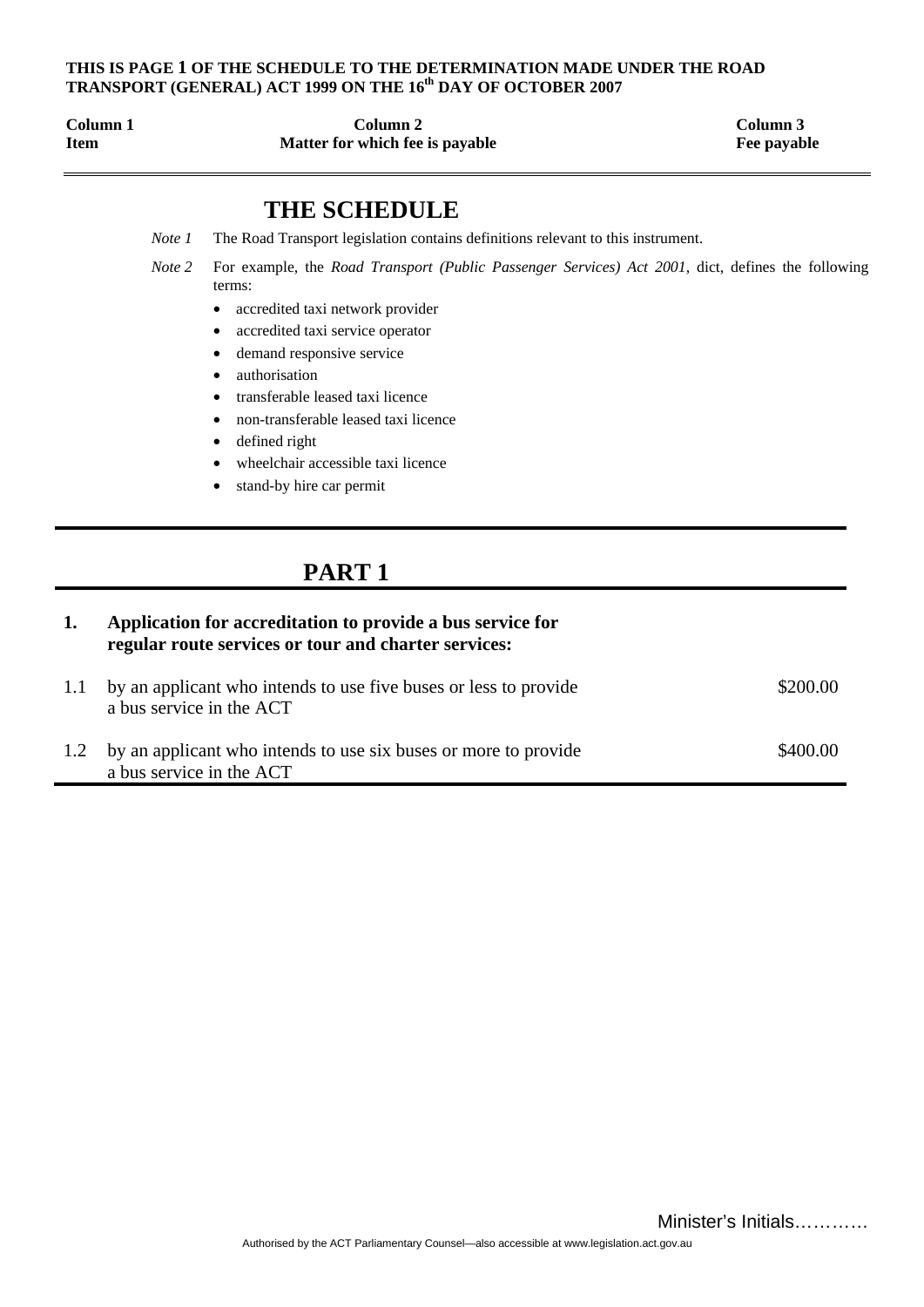#### **THIS IS PAGE 2 OF THE SCHEDULE TO THE DETERMINATION MADE UNDER THE ROAD TRANSPORT (GENERAL) ACT 1999 ON THE 16th DAY OF OCTOBER 2007**

| <b>Item</b> | Column 1 | Column <sub>2</sub><br>Matter for which fee is payable                                                                            | Column 3<br>Fee payable                                                                                                                                                                                                                                            |
|-------------|----------|-----------------------------------------------------------------------------------------------------------------------------------|--------------------------------------------------------------------------------------------------------------------------------------------------------------------------------------------------------------------------------------------------------------------|
| 2.          |          | Issue of accreditation to provide a bus service for regular<br>route services or tour and charter services:                       |                                                                                                                                                                                                                                                                    |
| 2.1         | the ACT  | to a person who operates or intends to operate a bus service<br>using five buses or less at the date of issue of accreditation in | \$150.00 plus \$55 per vehicle<br>after the first vehicle used or<br>intended to be used in the bus<br>service at the date of issue of<br>accreditation                                                                                                            |
| 2.2         |          | to a person who operates a bus service using five buses or less<br>at each anniversary of the date of issue of accreditation      | \$150.00 plus \$55 per vehicle<br>after the first vehicle used in<br>the bus service at the<br>anniversary of the date of issue<br>of accreditation. This amount<br>is payable within14 days after<br>the anniversary of the date of<br>issue of the accreditation |
| 2.3         | the ACT  | to a person who operates or intends to operate a bus service<br>using six buses or more at the date of issue of accreditation in  | \$300.00 plus \$55 per vehicle<br>after the first vehicle used or<br>intended to be used in the bus<br>service at the date of issue of<br>accreditation                                                                                                            |
| 2.4         |          | to a person who operates a bus service using six buses or more<br>at each anniversary of the date of issue of accreditation       | \$300.00 plus \$55 per vehicle<br>after the first vehicle used in<br>the bus service at the<br>anniversary of the date of issue<br>of accreditation. This amount<br>is payable within 14 days of the<br>anniversary of the date of issue<br>of the accreditation   |
| 3.          |          | Issue of a replacement certificate of accreditation:                                                                              |                                                                                                                                                                                                                                                                    |

| 3.1 for an accredited operator of regular route services    | \$15.00 |
|-------------------------------------------------------------|---------|
| 3.2 for an accredited operator of tour and charter services | \$15.00 |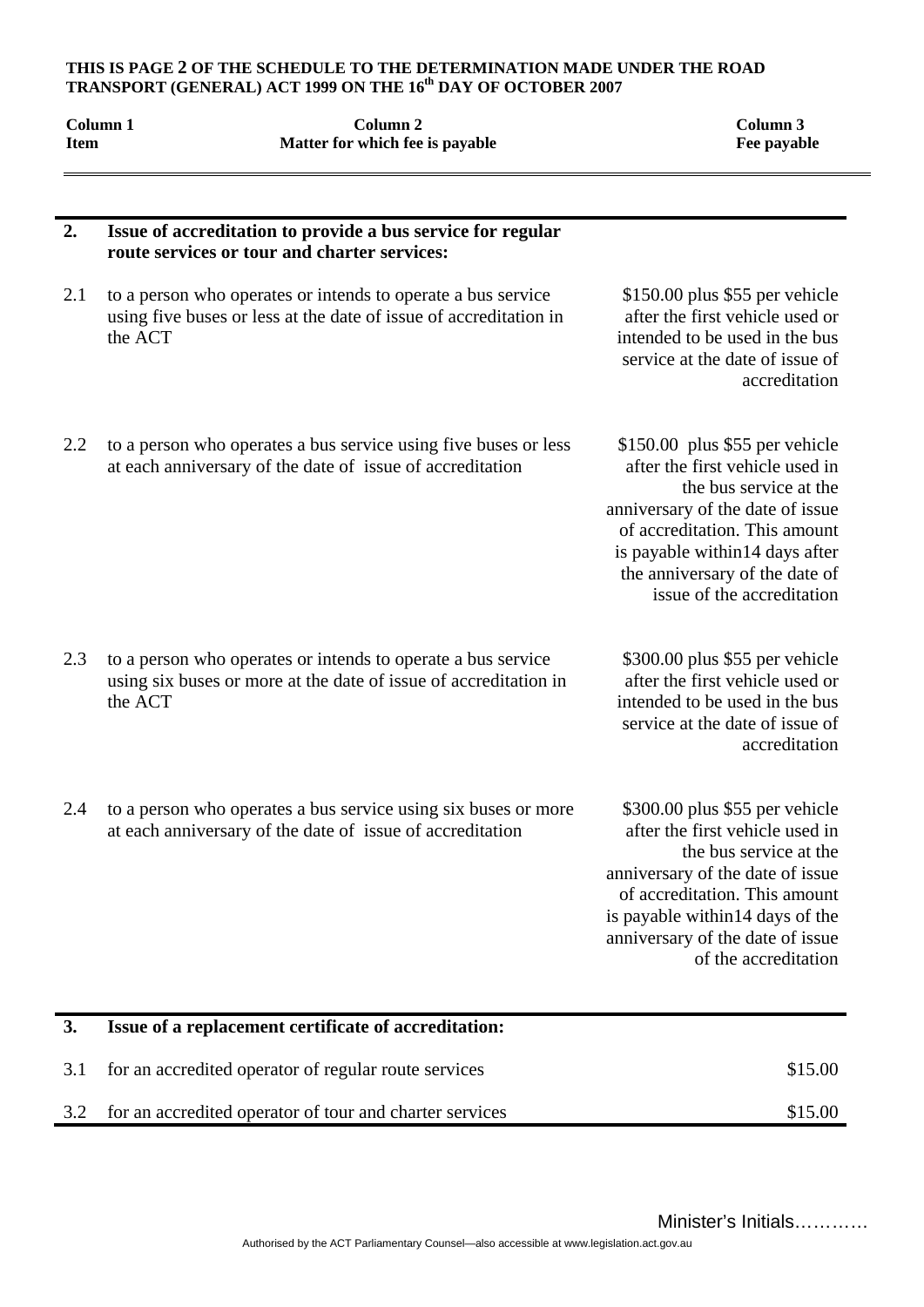#### **THIS IS PAGE 3 OF THE SCHEDULE TO THE DETERMINATION MADE UNDER THE ROAD**  TRANSPORT (GENERAL) ACT 1999 ON THE 16<sup>th</sup> DAY OF OCTOBER 2007

| Column 1<br><b>Item</b> | Column <sub>2</sub><br>Matter for which fee is payable                                                                     | Column 3<br>Fee payable                                                                                                                      |
|-------------------------|----------------------------------------------------------------------------------------------------------------------------|----------------------------------------------------------------------------------------------------------------------------------------------|
|                         | PART <sub>2</sub>                                                                                                          |                                                                                                                                              |
| 1.                      | Application for accreditation to operate a taxi network or<br>provide a taxi service (other than restricted taxi service): |                                                                                                                                              |
| 1.1                     | by an applicant intending to gain accreditation as a network<br>provider in the ACT                                        | \$600.00                                                                                                                                     |
| 1.2                     | by an applicant intending to provide a taxi service in the ACT                                                             | \$50.00                                                                                                                                      |
| 2.                      | Issue of accreditation to provide a taxi service, including a<br>restricted taxi service for wheelchair accessible taxis:  |                                                                                                                                              |
| 2.1                     | to a person operating a taxi service at the date of issue of<br>accreditation                                              | \$350.00 per vehicle used or<br>intended to be used in the taxi<br>service                                                                   |
| 2.2                     | to a person operating a taxi service at each anniversary of the<br>date of issue of accreditation                          | \$350.00 per vehicle used in the<br>taxi service payable within 14<br>days of the anniversary of the<br>date of issue of accreditation       |
| 3.                      | Issue of accreditation to provide a taxi network:                                                                          |                                                                                                                                              |
| 3.1                     | to a network provider at the date of issue of accreditation                                                                | \$100.00 per vehicle affiliated<br>with the network                                                                                          |
| 3.2                     | to a network provider at each anniversary of the date of issue<br>of accreditation                                         | \$100.00 per vehicle affiliated<br>with the network payable<br>within 14 days of the<br>anniversary of the date of issue<br>of accreditation |
| 4.                      | Issue of a replacement certificate of accreditation:                                                                       |                                                                                                                                              |
| 4.1                     | to an accredited taxi service network provider                                                                             | \$15.00                                                                                                                                      |
| 4.2                     | to an accredited taxi service operator                                                                                     | \$15.00                                                                                                                                      |
| 5.                      | Application for restricted taxi licence for a wheelchair<br>accessible taxi:                                               |                                                                                                                                              |
| 5.1                     | to an applicant wishing to operate restricted taxi service                                                                 | \$50.00 per licence                                                                                                                          |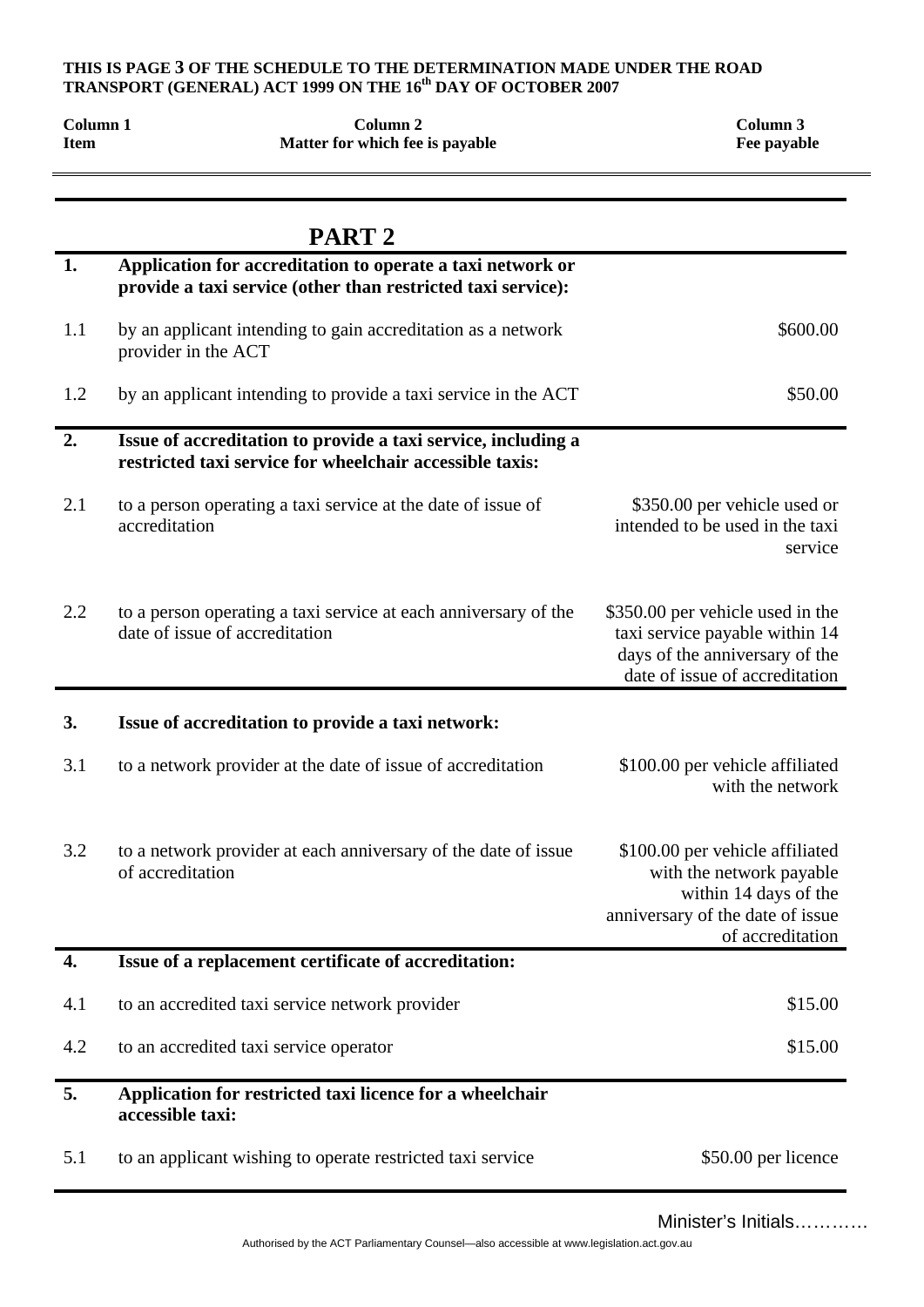#### **THIS IS PAGE 4 OF THE SCHEDULE TO THE DETERMINATION MADE UNDER THE ROAD**  TRANSPORT (GENERAL) ACT 1999 ON THE 16<sup>th</sup> DAY OF OCTOBER 2007

| Column <sub>1</sub><br><b>Item</b> | Column <sub>2</sub><br>Matter for which fee is payable                                                                                                                                                                                                                        | Column 3<br>Fee payable                                                                                                                    |
|------------------------------------|-------------------------------------------------------------------------------------------------------------------------------------------------------------------------------------------------------------------------------------------------------------------------------|--------------------------------------------------------------------------------------------------------------------------------------------|
| 6.                                 | Application for entry into a ballot of defined rights for<br>certain taxi licences                                                                                                                                                                                            | \$25.00                                                                                                                                    |
| 7.                                 | Issue of extension of defined right period                                                                                                                                                                                                                                    | \$500.00<br>refundable to the holder of a<br>defined right on the issue of the<br>taxi licence for which the<br>defined right was<br>given |
| 8.                                 | Issue of a restricted taxi licence for a wheelchair accessible<br>taxi:                                                                                                                                                                                                       |                                                                                                                                            |
| 8.1                                | to a wheelchair accessible taxi service operator using a vehicle<br>capable of carrying two wheelchair dependant people at the<br>date of issue of the restricted taxi licence                                                                                                | \$1,000.00 plus<br>\$1,000.00 payable within14<br>days of each anniversary of the<br>date of issue of the restricted<br>taxi licence       |
| 8.2                                | to a wheelchair accessible taxi service operator holding more<br>than one restricted taxi licence for a wheelchair accessible taxi<br>using a vehicle capable of carrying one or more wheelchair<br>dependant persons, at the date of issue of the restricted taxi<br>licence | \$1,000.00 plus<br>\$1,000.00 payable within14<br>days of each anniversary of the<br>date of issue of the restricted<br>taxi licence       |
| 8.3                                | to a wheelchair accessible taxi service operator holding only<br>one restricted taxi licence for a vehicle capable of carrying<br>only one wheelchair dependant person, at the date of issue of<br>the restricted taxi licence                                                | \$3,000.00 plus<br>\$3,000.00 payable within14<br>days of each anniversary of the<br>date of issue of the restricted<br>taxi licence       |

*Note* A taxi licence may be issued for a maximum period of six years under the *Road Transport (Public Passenger Services) Regulation 2002*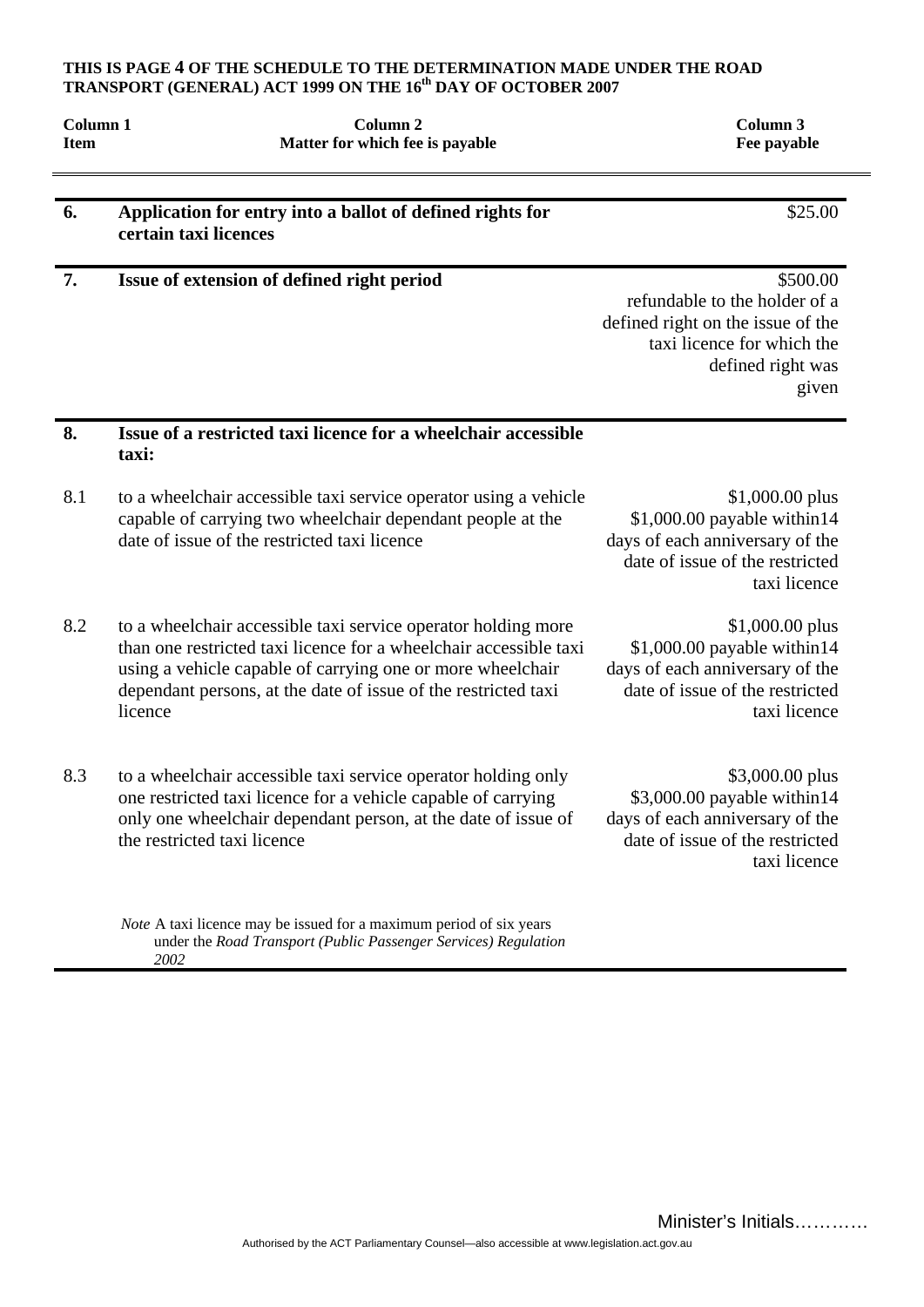#### **THIS IS PAGE 5 OF THE SCHEDULE TO THE DETERMINATION MADE UNDER THE ROAD TRANSPORT (GENERAL) ACT 1999 ON THE 16th DAY OF OCTOBER 2007**

| Column 1<br><b>Item</b> | Column <sub>2</sub><br>Matter for which fee is payable                                                                                                                    | Column <sub>3</sub><br>Fee payable                                                                                                                                                                                                                                                |
|-------------------------|---------------------------------------------------------------------------------------------------------------------------------------------------------------------------|-----------------------------------------------------------------------------------------------------------------------------------------------------------------------------------------------------------------------------------------------------------------------------------|
| 9.                      | Issue of transferable leased taxi licence:                                                                                                                                |                                                                                                                                                                                                                                                                                   |
| 9.1                     | to a person who elects to make a lump sum annual payment<br>on the date of issue of the licence                                                                           | \$20,000.00 plus<br>\$20,000.00 payable within 14<br>days of each anniversary of the<br>date of issue of the licence                                                                                                                                                              |
| 9.2                     | to a person who elects not to make the lump sum annual<br>payment                                                                                                         | \$5,000.00<br>payable at the date of issue of<br>the licence, plus quarterly<br>instalments of \$5,000.00<br>payable on or before the expiry<br>of 3 months from the date of<br>issue of the licence and on or<br>before the expiry of each 3<br>months thereafter until the date |
|                         | Note A transferable leased taxi licence may be issued for a maximum<br>period of six years under the Road Transport (Public Passenger Services)<br><b>Regulation 2002</b> | of expiry of the licence                                                                                                                                                                                                                                                          |
| 10.                     | Issue of non-transferable leased taxi licence:                                                                                                                            |                                                                                                                                                                                                                                                                                   |
| 10.1                    | to a person who elects to make a lump sum annual payment<br>on the date of issue of the licence                                                                           | \$20,000.00 plus \$20,000.00<br>payable within 14 days of each<br>anniversary of the date of issue<br>of the licence                                                                                                                                                              |
| 10.2                    | to a person who elects not to make the lump sum annual<br>payment                                                                                                         | \$5000.00 payable at the date of<br>issue of the licence, plus<br>quarterly instalments of<br>\$5000.00 payable on or before<br>the expiry of 3 months from<br>the date of issue of the licence<br>and on or before the expiry of                                                 |
|                         | Note A non-transferable leased taxi licence may be issued for a maximum<br>period of six years under the Road Transport (Public Passenger Services)<br>Regulation 2002    | each 3 months thereafter until<br>the date of the expiry of the<br>licence                                                                                                                                                                                                        |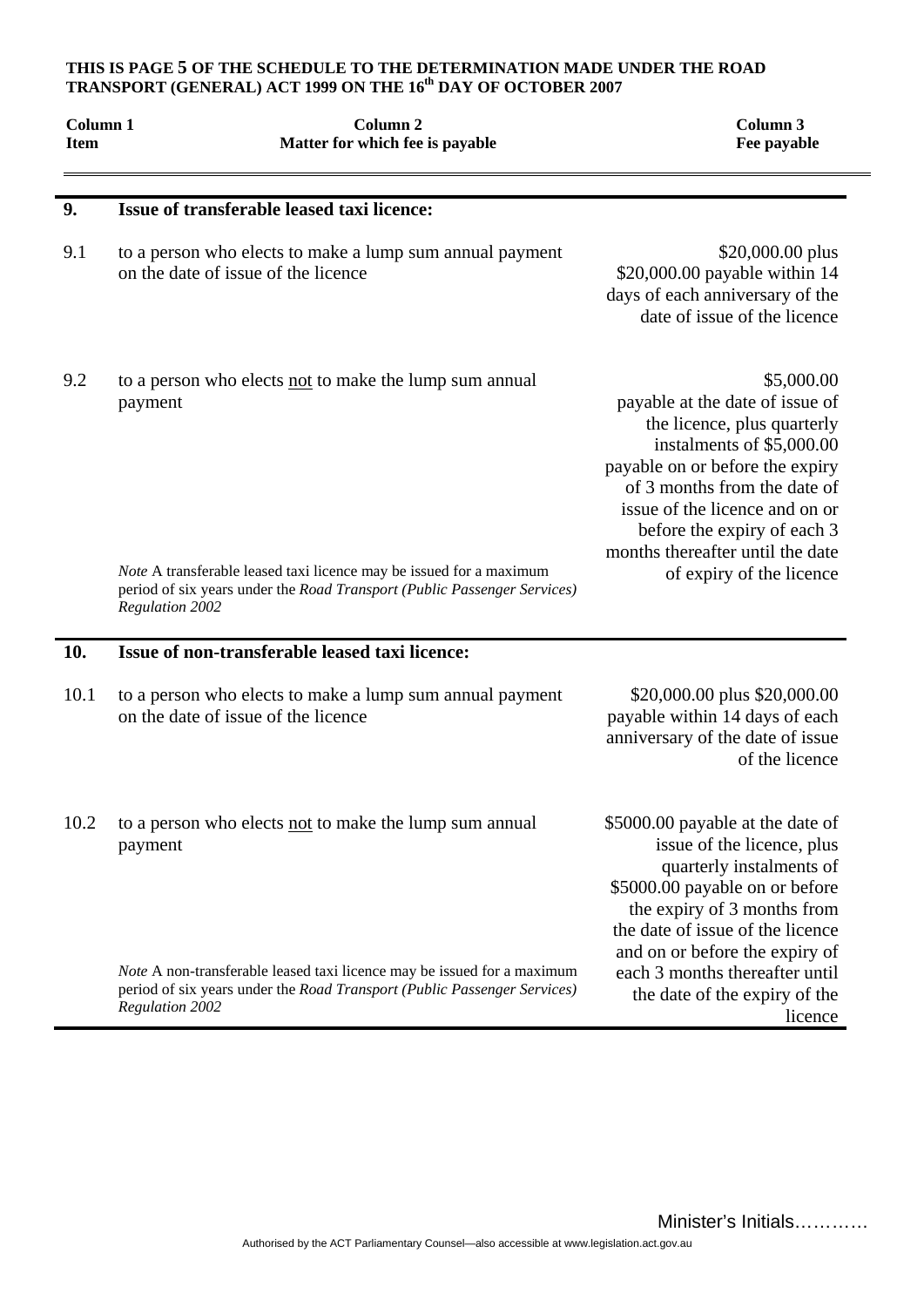#### **THIS IS PAGE 6 OF THE SCHEDULE TO THE DETERMINATION MADE UNDER THE ROAD**  TRANSPORT (GENERAL) ACT 1999 ON THE 16<sup>th</sup> DAY OF OCTOBER 2007

| Column 1<br><b>Item</b> | Column <sub>2</sub><br>Matter for which fee is payable                                                                                                                                                                                                                          | Column 3<br>Fee payable                                                                                                                   |
|-------------------------|---------------------------------------------------------------------------------------------------------------------------------------------------------------------------------------------------------------------------------------------------------------------------------|-------------------------------------------------------------------------------------------------------------------------------------------|
| 11.                     | Renewal of a wheelchair accessible taxi licence:                                                                                                                                                                                                                                |                                                                                                                                           |
| 11.1                    | to a wheelchair accessible taxi service operator using a vehicle<br>capable of carrying two wheelchair dependant people at the<br>date of renewal of the restricted taxi licence                                                                                                | $$1,000.00$ plus<br>$$1,000.00$ payable within 14<br>days of each anniversary of the<br>date of renewal of the<br>restricted taxi licence |
| 11.2                    | to a wheelchair accessible taxi service operator holding more<br>than one restricted taxi licence for a wheelchair accessible taxi<br>using a vehicle capable of carrying one or more wheelchair<br>dependant persons, at the date of renewal of the restricted taxi<br>licence | \$1,000.00 plus<br>$$1,000.00$ payable within 14<br>days of each anniversary of the<br>date of renewal of the<br>restricted taxi licence  |
| 11.3                    | to a wheelchair accessible taxi service operator holding only<br>one restricted taxi licence for a vehicle capable of carrying<br>only one wheelchair dependant person, at the date of renewal<br>of the restricted taxi licence                                                | \$3,000.00 plus<br>\$3,000.00 payable within 14<br>days of each anniversary of the<br>date of renewal of the<br>restricted taxi licence   |
|                         | Note A restricted licence including a wheelchair accessible taxi licence<br>may be renewed for a maximum period of six years under the Road<br>Transport (Public Passenger Services) Regulation 2002                                                                            |                                                                                                                                           |
| 12.                     | <b>Transfer of taxi licence:</b>                                                                                                                                                                                                                                                |                                                                                                                                           |
| 12.1                    | per transfer                                                                                                                                                                                                                                                                    | \$49.00                                                                                                                                   |
| 13.                     | Issue of a replacement taxi licence:                                                                                                                                                                                                                                            |                                                                                                                                           |
| 13.1                    | per replacement                                                                                                                                                                                                                                                                 | \$15.00                                                                                                                                   |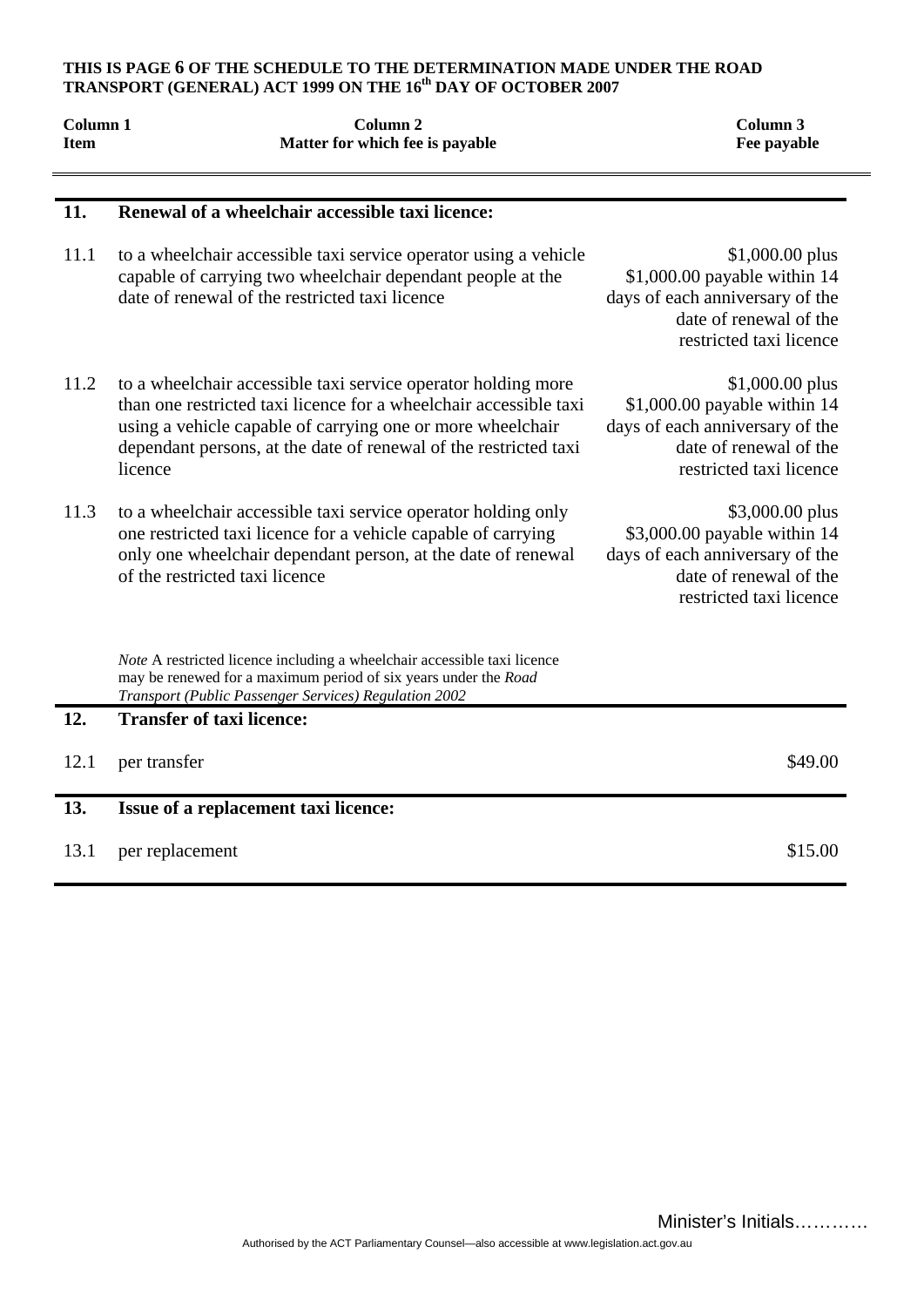## **THIS IS PAGE 7 OF THE SCHEDULE TO THE DETERMINATION MADE UNDER THE ROAD TRANSPORT (GENERAL) ACT 1999 ON THE 16<sup>th</sup> DAY OF OCTOBER 2007**

| Column 1<br><b>Item</b> | Column <sub>2</sub><br>Matter for which fee is payable                                                                                             | Column 3<br>Fee payable                                                                                             |
|-------------------------|----------------------------------------------------------------------------------------------------------------------------------------------------|---------------------------------------------------------------------------------------------------------------------|
|                         | PART <sub>3</sub>                                                                                                                                  |                                                                                                                     |
| 1.                      | Application for accreditation to operate a hire car service:                                                                                       |                                                                                                                     |
| 1.1                     | by an applicant intending to provide a hire car service (other<br>than a restricted hire car service) in the ACT                                   | \$50.00                                                                                                             |
| 1.2                     | by an applicant intending to provide a restricted hire car service<br>in the ACT                                                                   | \$30.00                                                                                                             |
| 2.                      | Issue of accreditation to provide a hire car service:                                                                                              |                                                                                                                     |
| 2.1                     | to a person who operates or intends to operate a hire car service<br>using vehicles other than motorbikes at the date of issue of<br>accreditation | \$350.00 per vehicle                                                                                                |
| 2.2                     | to a person who operates a hire car service using vehicles other<br>than motorbikes at each anniversary of the date of issue of<br>accreditation.  | \$350.00 per vehicle<br>payable within 14 days<br>after the anniversary of the<br>date of issue of<br>accreditation |
| 2.3                     | to a person who operates or intends to operate a hire car service<br>using motorbikes at the date of issue of accreditation                        | \$250 per motorbike                                                                                                 |
| 2.4                     | to a person who operates a hire car service using motorbikes at<br>each anniversary of the date of issue of accreditation                          | \$250 per motorbike<br>payable within 14 days<br>after the anniversary of the<br>date of issue of<br>accredation    |
| 2.5                     | to a person who operates or intends to operate a restricted hire<br>car service at the date of issue of accreditation                              | \$50.00 per vehicle                                                                                                 |
| 2.6                     | to a person who operates a restricted hire car service at each<br>anniversary of the date of issue of accreditation                                | \$50.00 per vehicle payable<br>within 14 days after the<br>anniversary of the date of<br>issue of accreditation     |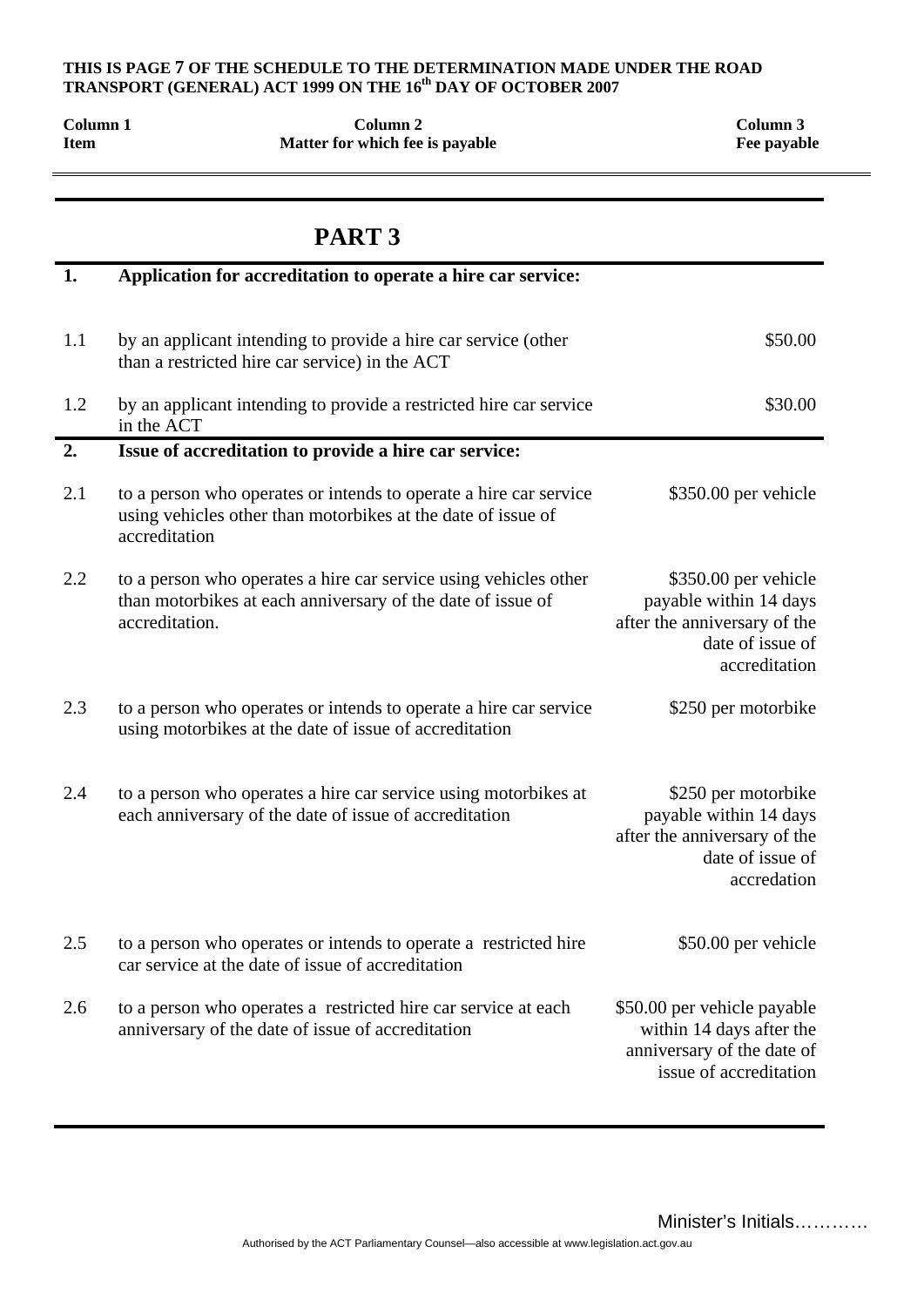#### **THIS IS PAGE 8 OF THE SCHEDULE TO THE DETERMINATION MADE UNDER THE ROAD**  TRANSPORT (GENERAL) ACT 1999 ON THE 16<sup>th</sup> DAY OF OCTOBER 2007

| Column <sub>1</sub><br><b>Item</b> | Column <sub>2</sub><br>Matter for which fee is payable                                            | Column 3<br>Fee payable                                                                                                                                                              |
|------------------------------------|---------------------------------------------------------------------------------------------------|--------------------------------------------------------------------------------------------------------------------------------------------------------------------------------------|
| 3.                                 | Issue of a replacement certificate of accreditation:                                              |                                                                                                                                                                                      |
| 3.1                                | to an accredited hire car service operator                                                        | \$15.00                                                                                                                                                                              |
| 3.2                                | to an accredited restricted hire car operator                                                     | \$15.00                                                                                                                                                                              |
| 4.                                 | Issue of leased hire car licence to use a vehicle as a hire car<br>(other than a motorbike):      |                                                                                                                                                                                      |
| 4.1                                | to an operator who elects to make a lump sum annual payment<br>on the date of issue of licence    | \$4600.00                                                                                                                                                                            |
| 4.2                                | to an operator who elects not to make the lump sum annual<br>payment                              | \$1150.00 payable at the<br>date of issue of the licence,<br>plus quarterly instalments<br>of $$1150.00$ on or before<br>3, 6 and 9 months from the<br>date of issue of the licence. |
| 5.                                 | Issue of a replacement leased licence to use a vehicle as a<br>hire car (other than a motorbike): |                                                                                                                                                                                      |
| 5.1                                | per replacement                                                                                   | \$15.00                                                                                                                                                                              |
| 6.                                 | Issue of a restricted hire car licence:                                                           |                                                                                                                                                                                      |
| 6.1                                | per licence                                                                                       | \$25.00                                                                                                                                                                              |
| 7.                                 | Issue of stand-by hire car permit                                                                 | \$25.00                                                                                                                                                                              |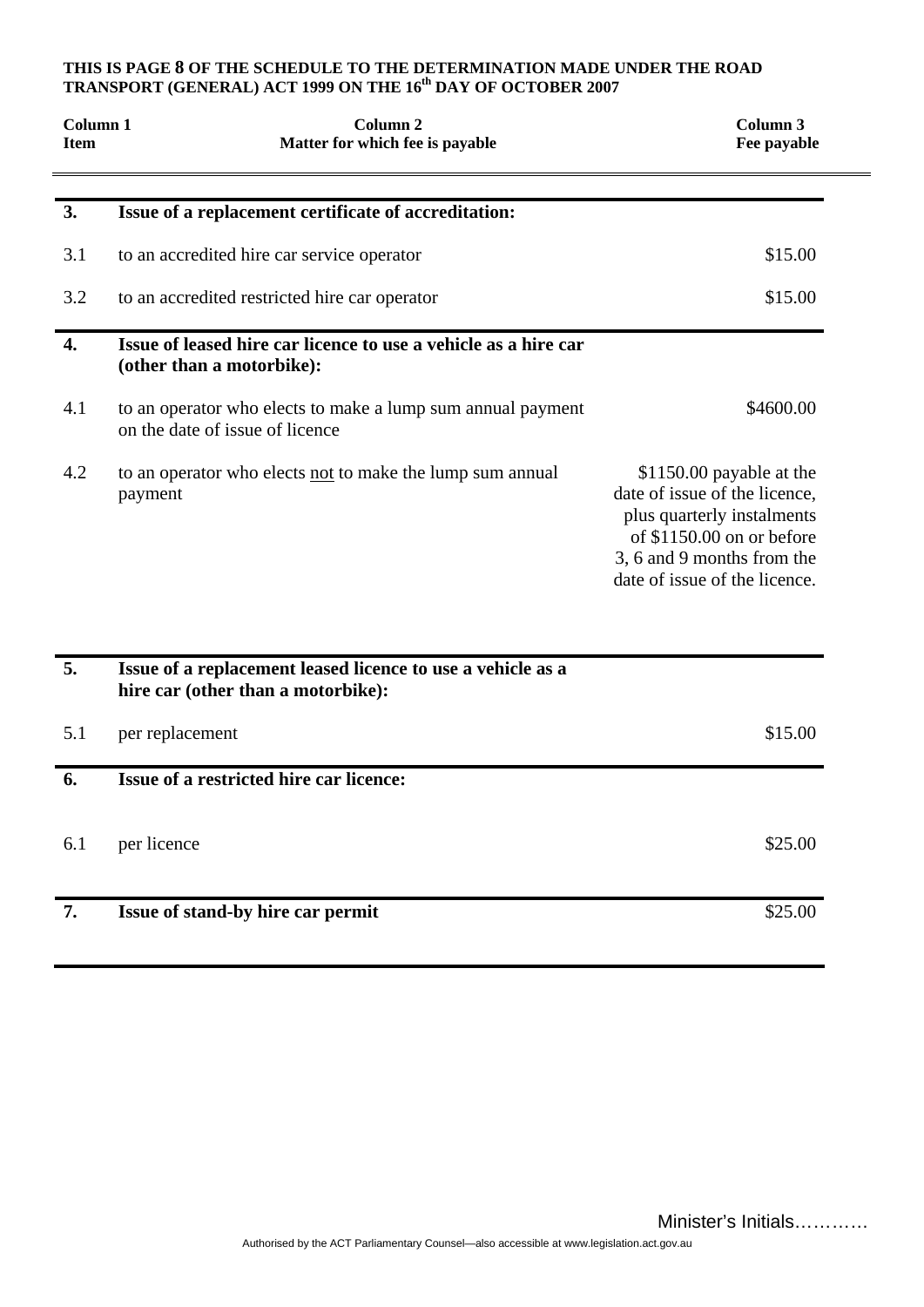#### **THIS IS PAGE 9 OF THE SCHEDULE TO THE DETERMINATION MADE UNDER THE ROAD TRANSPORT (GENERAL) ACT 1999 ON THE 16th DAY OF OCTOBER 2007**

| Column 1<br><b>Item</b> |                     | Column <sub>2</sub><br>Matter for which fee is payable                                             | Column 3<br>Fee payable |
|-------------------------|---------------------|----------------------------------------------------------------------------------------------------|-------------------------|
|                         |                     | PART <sub>4</sub>                                                                                  |                         |
| 1.                      | responsive service: | Application for accreditation to operate a demand                                                  |                         |
| 1.1                     |                     | by an applicant who intends to use five vehicles or less to<br>provide a demand responsive service | \$200.00                |
| 1.2                     |                     | by an applicant who intends to use six vehicles or more to<br>provide a demand responsive service  | \$400.00                |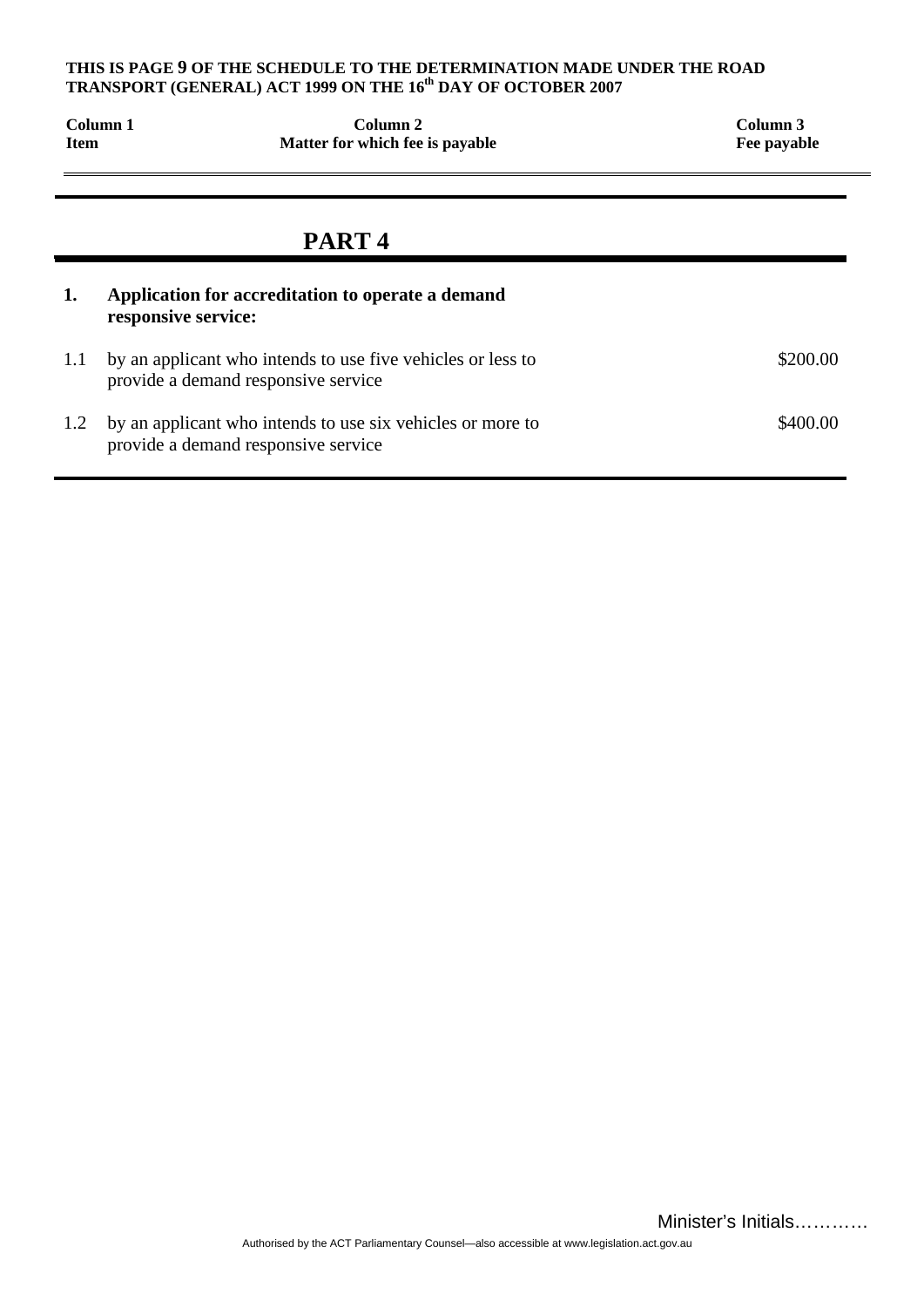#### **THIS IS PAGE 10 OF THE SCHEDULE TO THE DETERMINATION MADE UNDER THE ROAD TRANSPORT (GENERAL) ACT 1999 ON THE 16th DAY OF OCTOBER 2007**

| <b>Item</b> | Column <sub>1</sub><br>Column <sub>2</sub><br>Matter for which fee is payable                                                                      | Column 3<br>Fee payable                                                                                                                                                                                                                                                          |
|-------------|----------------------------------------------------------------------------------------------------------------------------------------------------|----------------------------------------------------------------------------------------------------------------------------------------------------------------------------------------------------------------------------------------------------------------------------------|
| 2.          | Issue of accreditation to operate a demand responsive<br>service:                                                                                  |                                                                                                                                                                                                                                                                                  |
| 2.1         | to a person who operates or intends to operate a demand<br>responsive service using five vehicles or less at the date of issue<br>of accreditation | $$150.00$ plus \$55 per vehicle<br>after the first vehicle used or<br>intended to be used in the<br>demand responsive service at<br>the date of issue of<br>accreditation                                                                                                        |
| 2.2         | to a person who operates a demand responsive service using<br>five buses or less at each anniversary of the date of issue of<br>accreditation      | $$150.00$ plus \$55 per vehicle<br>after the first vehicle used in<br>the demand responsive service<br>at the anniversary of the date of<br>issue of accreditation. This<br>amount is payable within14<br>after the anniversary of the<br>date of issue of the<br>accreditation  |
| 2.3         | to a person who operates or intends to operate a demand<br>responsive service using six vehicles or more at the date of<br>issue of accreditation  | \$300.00 plus \$55 per vehicle<br>after the first vehicle used or<br>intended to be used in the<br>demand responsive service at<br>the date of issue of<br>accreditation                                                                                                         |
| 2.4         | to a person who operates a demand responsive service using six<br>vehicles or more at each anniversary of the date of issue of<br>accreditation    | \$300.00 plus \$55 per vehicle<br>after the first vehicle used in<br>the demand responsive service<br>at the anniversary of the date of<br>issue of accreditation. This<br>amount is payable within14<br>days of the anniversary of the<br>date of issue of the<br>accreditation |
| 3.          | Issue of a replacement certificate of accreditation:                                                                                               |                                                                                                                                                                                                                                                                                  |

3.1 for an accredited operator of a demand responsive service \$15.00